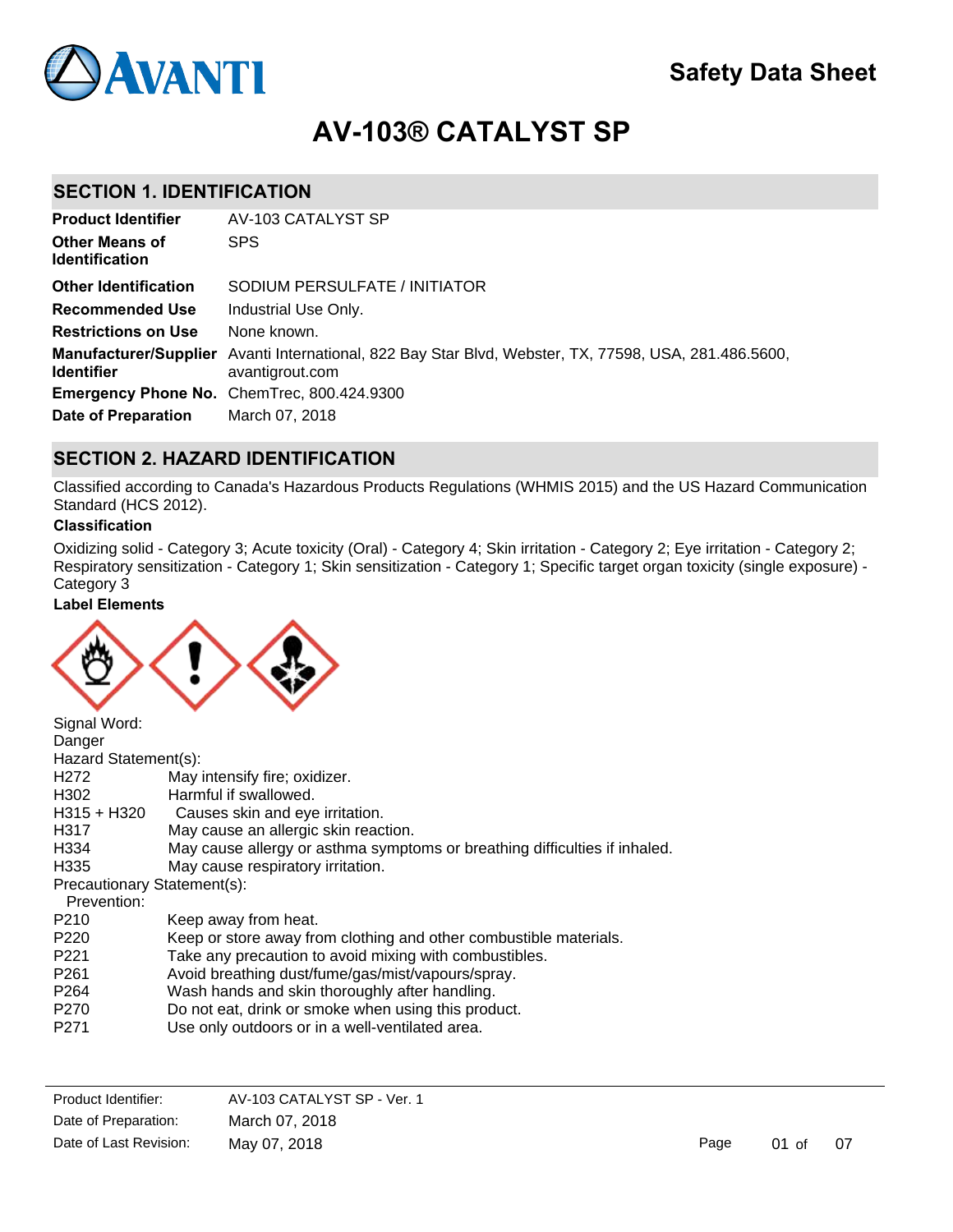| P <sub>272</sub><br>P280<br>P <sub>284</sub> | Contaminated work clothing must not be allowed out of the workplace.<br>Wear protective gloves/protective clothing/eye protection/face protection.<br>In case of inadequate ventilation wear respiratory protection (NIOSH approved air-purifying respirator |
|----------------------------------------------|--------------------------------------------------------------------------------------------------------------------------------------------------------------------------------------------------------------------------------------------------------------|
| Response:                                    | with N100, R100, or P100 filter).                                                                                                                                                                                                                            |
| $P302 + P352$                                | IF ON SKIN: Wash with plenty of water/                                                                                                                                                                                                                       |
| Soap<br>P304 + P340                          | IF INHALED: Remove person to fresh air and keep comfortable for breathing.                                                                                                                                                                                   |
|                                              | P305 + P351 + P338 IF IN EYES: Rinse cautiously with water for several minutes. Remove contact lenses, if present                                                                                                                                            |
|                                              | and easy to do. Continue rinsing.                                                                                                                                                                                                                            |
| P312                                         | Call a POISON CENTRE or doctor if you feel unwell.                                                                                                                                                                                                           |
| P330                                         | Rinse mouth.                                                                                                                                                                                                                                                 |
|                                              | P332 + P313 If skin irritation occurs: Get medical advice/attention.                                                                                                                                                                                         |
| P337 + P313                                  | If eye irritation persists: Get medical advice/attention.                                                                                                                                                                                                    |
| P342 + P311                                  | If experiencing respiratory symptoms: Call a POISON CENTRE/doctor/                                                                                                                                                                                           |
| $P362 + P364$                                | Take off contaminated clothing and wash it before reuse.                                                                                                                                                                                                     |
| Storage:                                     |                                                                                                                                                                                                                                                              |
| $P403 + P233$                                | Store in a well-ventilated place. Keep container tightly closed.                                                                                                                                                                                             |
| P405                                         | Store locked up.                                                                                                                                                                                                                                             |
| Disposal:                                    |                                                                                                                                                                                                                                                              |
| P <sub>501</sub>                             | Dispose of contents and container in accordance with local, regional, national and international                                                                                                                                                             |
| regulations.                                 |                                                                                                                                                                                                                                                              |
| <b>Other Hazards</b>                         |                                                                                                                                                                                                                                                              |

None known.

### **SECTION 3. COMPOSITION/INFORMATION ON INGREDIENTS**

| <b>Chemical Name</b> | CAS No.   | %   | <b>Other Identifiers Other Names</b> |  |
|----------------------|-----------|-----|--------------------------------------|--|
| Sodium persulfate    | 7775-27-1 | 100 | SPS                                  |  |

### **SECTION 4. FIRST-AID MEASURES**

#### **First-aid Measures**

#### **Inhalation**

Move to fresh air. If experiencing respiratory symptoms (e.g. coughing, shortness of breath, wheezing), call a Poison Centre or doctor. Get medical advice or attention if you feel unwell or are concerned.

#### **Skin Contact**

Avoid direct contact. Wear chemical protective clothing if necessary. Wash gently and thoroughly with lukewarm, gently flowing water and mild soap for 5 minutes. Get medical advice or attention if you feel unwell or are concerned. If skin irritation or a rash occurs, get medical advice or attention.

#### **Eye Contact**

Avoid direct contact. Wear chemical protective gloves if necessary. Immediately rinse the contaminated eye(s) with lukewarm, gently flowing water for 15-20 minutes, while holding the eyelid(s) open. If eye irritation persists, get medical advice or attention.

#### **Ingestion**

Rinse mouth with water. Get medical advice or attention if you feel unwell or are concerned.

#### **First-aid Comments**

Get medical advice or attention if you feel unwell or are concerned.

#### **Most Important Symptoms and Effects, Acute and Delayed**

Can irritate the nose and throat. Respiratory sensitizer. May cause asthma or an asthma-like reaction in some people. In sensitized people, exposure to a very small amount of product can cause symptoms including wheezing, difficult breathing, sneezing and runny or blocked nose. Can cause death. Symptoms can develop immediately following exposure or hours later. Repeated exposure will make the reaction worse.

| Product Identifier:    | AV-103 CATALYST SP - Ver. 1 |
|------------------------|-----------------------------|
| Date of Preparation:   | March 07, 2018              |
| Date of Last Revision: | May 07, 2018                |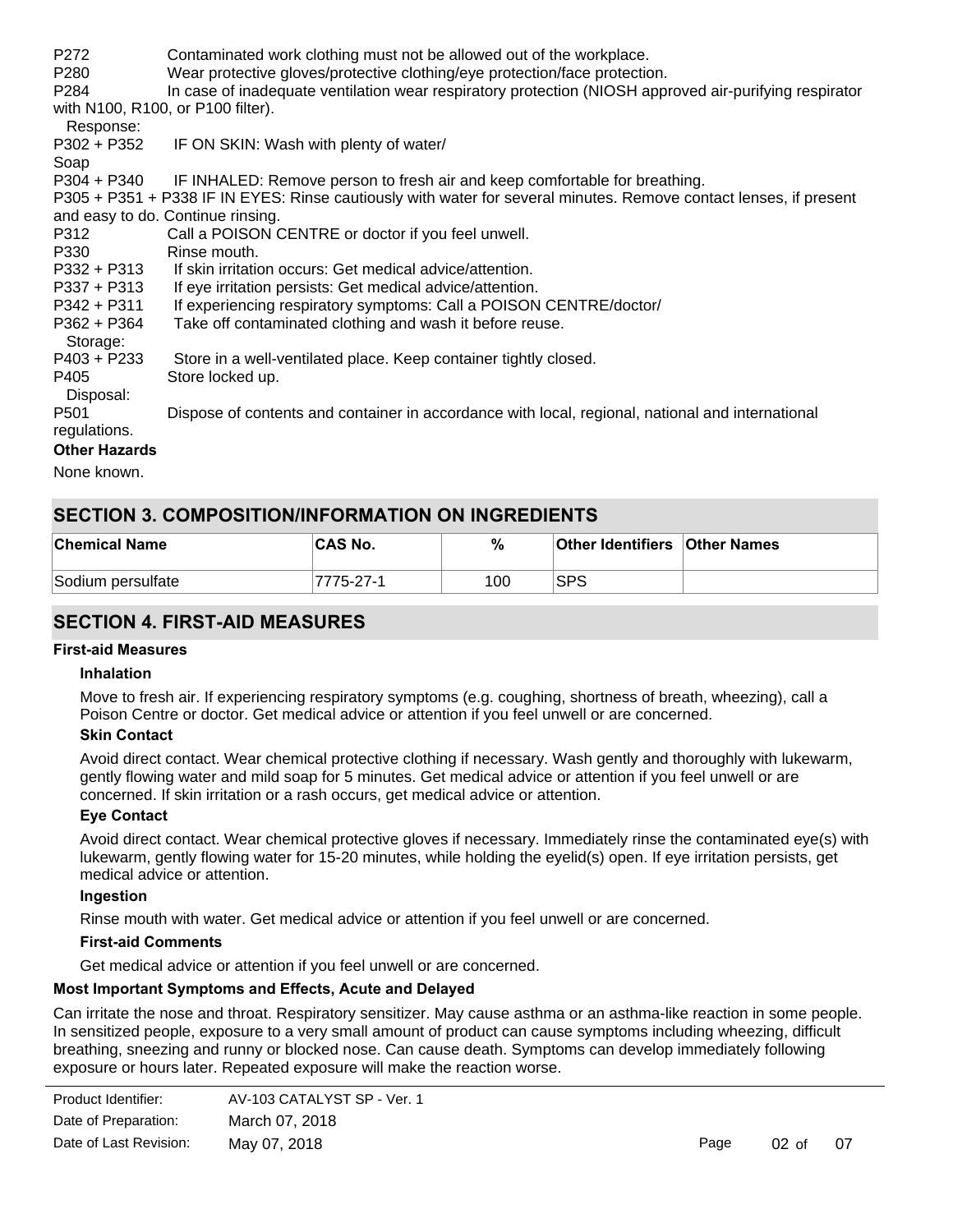#### **Immediate Medical Attention and Special Treatment**

#### **Target Organs**

Respiratory system.

#### **Medical Conditions Aggravated by Exposure**

Asthma, respiratory conditions.

### **SECTION 5. FIRE-FIGHTING MEASURES**

#### **Extinguishing Media**

#### **Suitable Extinguishing Media**

Use flooding quantities of water spray or fog.

#### **Unsuitable Extinguishing Media**

None known.

#### **Specific Hazards Arising from the Product**

Oxidizer. Releases oxygen to create an oxygen-rich atmosphere. Will cause combustible materials to ignite more readily.

Corrosive, oxidizing nitrogen oxides; corrosive sulfur oxides.

#### **Special Protective Equipment and Precautions for Fire-fighters**

Evacuate area. Fight fire from a safe distance or a protected location. Approach fire from upwind to avoid hazardous vapours or gases. For a massive fire, immediately evacuate the area and use unmanned hose holder or monitor nozzles. Knock down vapours or gases with water fog or fine water spray. Before entry, especially into confined areas, use an appropriate monitor to check for: toxic gases or vapours. Oxidizer. Prevent contact with flammable and combustible materials.

Fire-fighters may enter the area if positive pressure SCBA and full Bunker Gear is worn.

## **SECTION 6. ACCIDENTAL RELEASE MEASURES**

#### **Personal Precautions, Protective Equipment, and Emergency Procedures**

Do not touch damaged containers or spilled product unless wearing appropriate protective equipment. Remove or isolate incompatible materials as well as other hazardous materials.

#### **Environmental Precautions**

Do not allow into any sewer, on the ground or into any waterway.

#### **Methods and Materials for Containment and Cleaning Up**

Small spills or leaks: do NOT use combustible materials such as sawdust. Do not use absorbents. Contain spill using noncombustible material such as vermiculite, earth or sand. Large spills or leaks: avoid generating dust. Collect using shovel/scoop or approved HEPA vacuum and place in a suitable container for disposal. Store recovered product in suitable containers that are: covered.

#### **Other Information**

Contact supplier, local fire and emergency services for help. Report spills to local health, safety and environmental authorities, as required.

### **SECTION 7. HANDLING AND STORAGE**

#### **Precautions for Safe Handling**

Obtain special instructions before use. Prevent skin contact. Avoid repeated or prolonged skin contact. Do not get in eyes. Avoid generating dusts. Prevent uncontrolled release of product. Avoid release to the environment. Prevent accidental contact with incompatible chemicals. Wear personal protective equipment to avoid direct contact with this chemical. Keep containers tightly closed when not in use or empty. General hygiene considerations: do NOT smoke in work areas. Do NOT eat, drink or store food in work areas. Wash hands thoroughly after handling this product and before eating, using the washroom or leaving work area. Immediately remove contaminated clothing using the method that minimizes exposure.

#### **Conditions for Safe Storage**

| Product Identifier:    | AV-103 CATALYST SP - Ver. 1 |      |          |    |
|------------------------|-----------------------------|------|----------|----|
| Date of Preparation:   | March 07, 2018              |      |          |    |
| Date of Last Revision: | May 07, 2018                | Page | $03o$ of | 07 |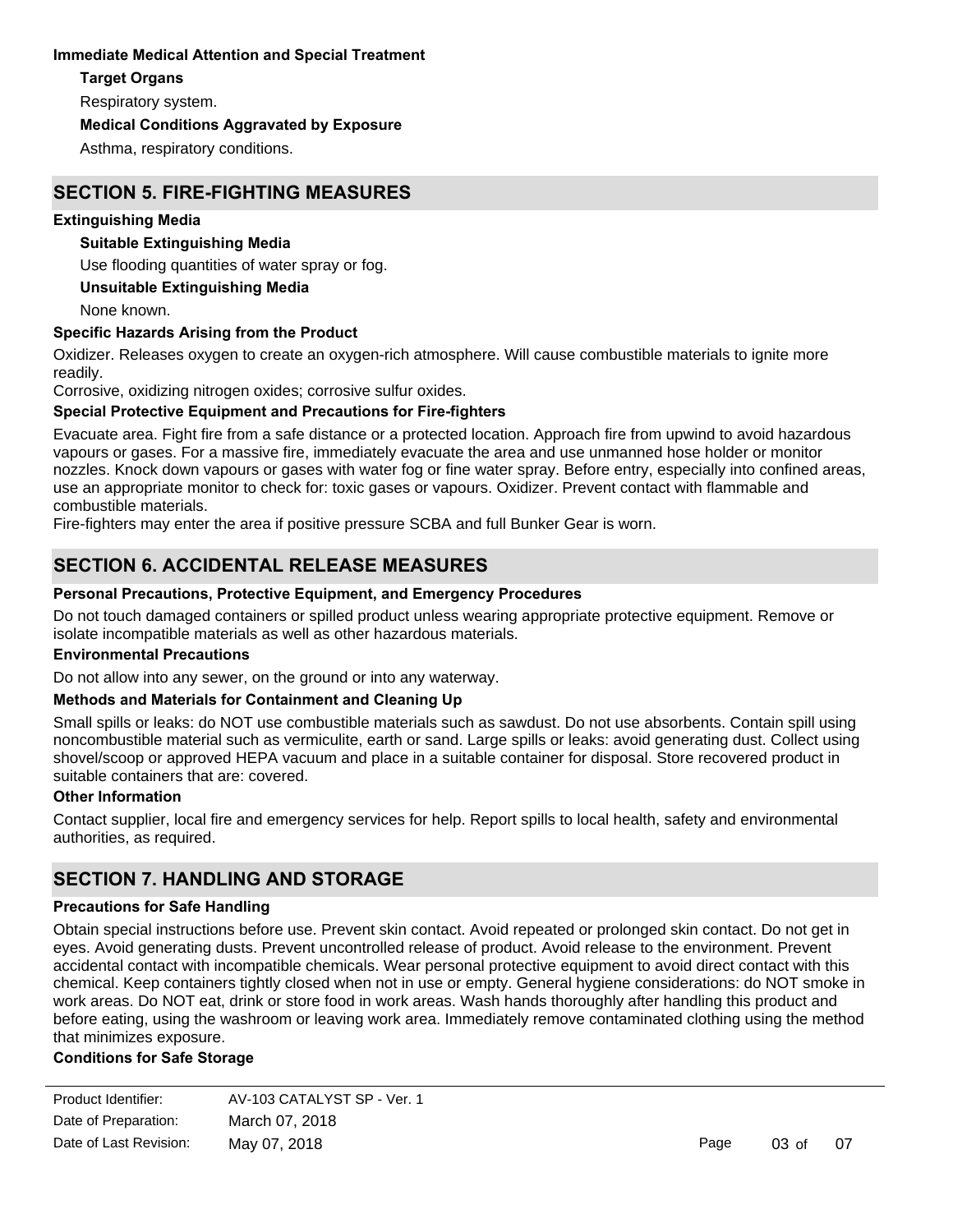Store in an area that is: cool, dry, well-ventilated, separate from incompatible materials (see Section 10: Stability and Reactivity), clear of combustible and flammable materials (e.g. old rags, cardboard). Store in a closed container.

### **SECTION 8. EXPOSURE CONTROLS/PERSONAL PROTECTION**

#### **Control Parameters**

|                   | <b>ACGIH TLV®</b>     |             | <b>OSHA PEL</b> |                | <b>AIHA WEEL</b> |            |
|-------------------|-----------------------|-------------|-----------------|----------------|------------------|------------|
| ∣Chemical Name    | TWA                   | <b>STEL</b> | TWA             | <b>Ceiling</b> | 8-hr TWA         | <b>TWA</b> |
| Sodium persulfate | $ 0.1 \text{ mg/m3} $ |             |                 |                |                  |            |

#### **Appropriate Engineering Controls**

General ventilation is usually adequate. Use local exhaust ventilation, if general ventilation is not adequate to control amount in the air. Provide eyewash and safety shower if contact or splash hazard exists.

#### **Individual Protection Measures**

#### **Eye/Face Protection**

Wear chemical safety goggles and face shield when contact is possible.

#### **Skin Protection**

Wear chemical protective clothing e.g. gloves, aprons, boots. Suitable materials are: Chemical Resistant Gloves: butyl rubber, neoprene rubber, nitrile rubber. Chemical Resistant Suit: Tychem® SL (Saranex™).

#### **Respiratory Protection**

Wear a NIOSH approved air-purifying respirator with N100, R100, or P100 filter(s). Either full-face piece or half-face piece with splash goggles.

### **SECTION 9. PHYSICAL AND CHEMICAL PROPERTIES**

#### **Basic Physical and Chemical Properties**

| Appearance                                                   | White crystalline powder. Particle Size: Not available            |  |  |
|--------------------------------------------------------------|-------------------------------------------------------------------|--|--|
| Odour                                                        | Odourless                                                         |  |  |
| <b>Odour Threshold</b>                                       | Not applicable                                                    |  |  |
| рH                                                           | 3.5 - 3.8 (10% solution)                                          |  |  |
| <b>Melting Point/Freezing Point</b>                          | Not applicable (melting); Not applicable (freezing)               |  |  |
| <b>Initial Boiling Point/Range</b>                           | Not applicable                                                    |  |  |
| <b>Flash Point</b>                                           | Not applicable                                                    |  |  |
| <b>Evaporation Rate</b>                                      | Not applicable                                                    |  |  |
| Flammability (solid, gas)                                    | Will not burn.                                                    |  |  |
| <b>Upper/Lower Flammability or</b><br><b>Explosive Limit</b> | Not applicable (upper); Not applicable (lower)                    |  |  |
| <b>Vapour Pressure</b>                                       | Does not form a vapour.                                           |  |  |
| Vapour Density (air = 1)                                     | Not applicable                                                    |  |  |
| <b>Relative Density (water = 1)</b>                          | 2.55 at 68 °F (20 °C)                                             |  |  |
| <b>Solubility</b>                                            | 700 g/L (Very soluble) in water; Not available (in other liquids) |  |  |
| <b>Partition Coefficient,</b><br>n-Octanol/Water (Log Kow)   | Not available                                                     |  |  |
| <b>Auto-ignition Temperature</b>                             | Not applicable                                                    |  |  |
| <b>Decomposition Temperature</b>                             | 356 °F (180 °C)                                                   |  |  |
| <b>Viscosity</b>                                             | Not applicable (kinematic); Not applicable (dynamic)              |  |  |
| <b>Other Information</b>                                     |                                                                   |  |  |
| <b>Physical State</b>                                        | Solid                                                             |  |  |
| <b>Molecular Formula</b>                                     | Na2O8S2                                                           |  |  |
| Product Identifier:                                          | AV-103 CATALYST SP - Ver. 1                                       |  |  |
| Date of Preparation:                                         | March 07, 2018                                                    |  |  |

Date of Last Revision: May 07, 2018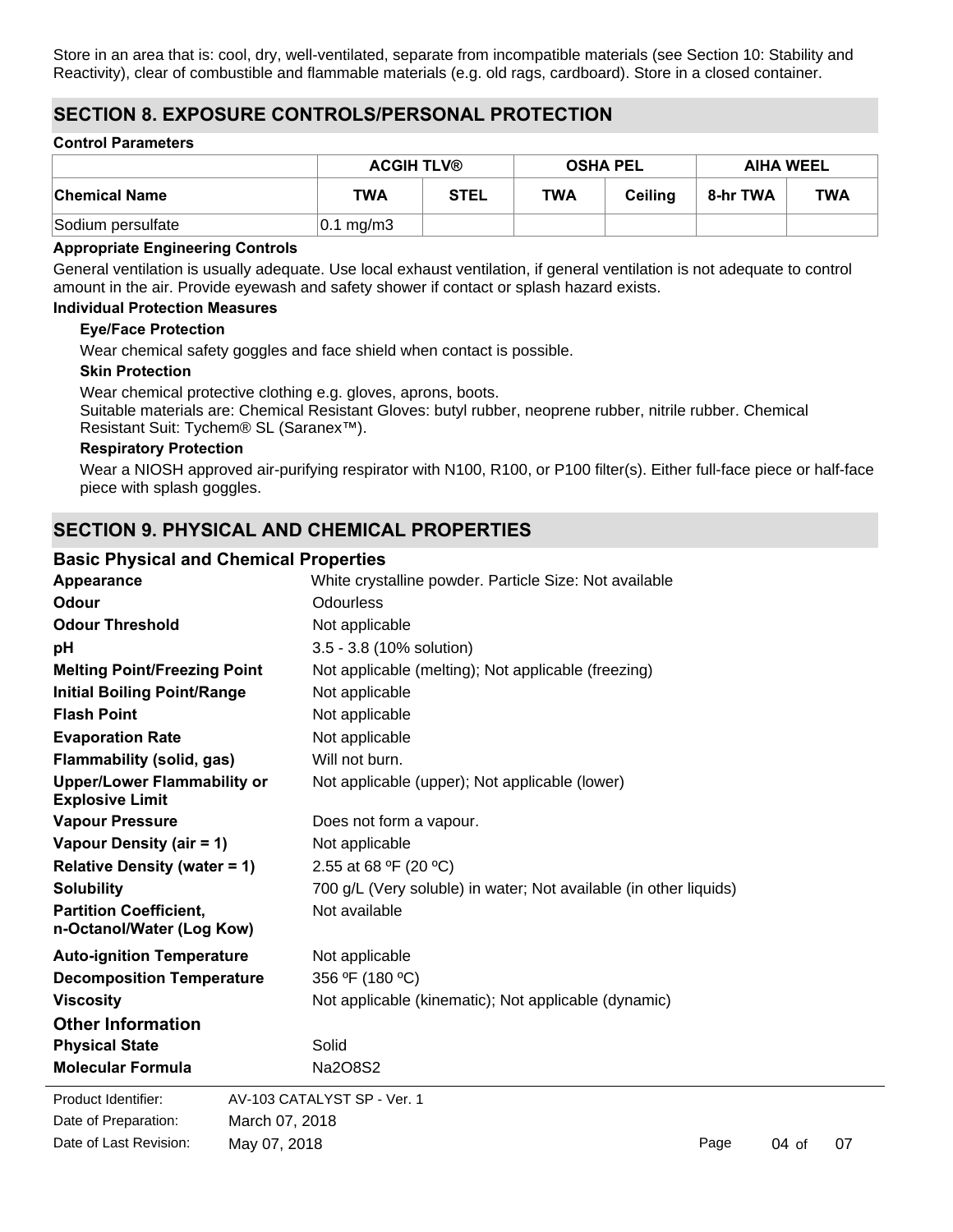| <b>Molecular Weight</b>               | 238.11         |
|---------------------------------------|----------------|
| <b>Bulk Density</b>                   | Not available  |
| <b>Surface Tension</b>                | Not applicable |
| <b>Critical Temperature</b>           | Not applicable |
| <b>Electrical Conductivity</b>        | Not applicable |
| <b>Saturated Vapour Concentration</b> | Not applicable |

## **SECTION 10. STABILITY AND REACTIVITY**

#### **Reactivity**

Oxidizer.

**Chemical Stability**

Normally stable.

#### **Possibility of Hazardous Reactions**

Reacts violently in the presence of acidic conditions (low pH), alkaline conditions (high pH). Decomposes in the presence of water. Releases a large amount of heat and pressure.

#### **Conditions to Avoid**

Prolonged contact with water, moisture or humidity.

#### **Incompatible Materials**

Reacts violently with: alkanolamines (e.g. triethanolamine), amines (e.g. triethylamine), ammonia, metals (e.g. aluminum), oxidizing agents (e.g. peroxides), strong acids (e.g. hydrochloric acid), strong bases (e.g. sodium hydroxide), strong reducing agents (e.g. hydrides).

#### **Hazardous Decomposition Products**

Corrosive, flammable ammonia; oxygen (a strong oxidizer); corrosive sulfur oxides; corrosive, oxidizing nitrogen oxides.

### **SECTION 11. TOXICOLOGICAL INFORMATION**

#### **Likely Routes of Exposure**

Inhalation; skin contact; eye contact; ingestion.

#### **Acute Toxicity**

| <b>Chemical Name</b> | LC50 | $ LD50$ (oral)   | LD50 (dermal) |
|----------------------|------|------------------|---------------|
| Sodium persulfate    |      | 1200 mg/kg (rat) |               |

**Skin Corrosion/Irritation**

Not a skin irritant.

#### **Serious Eye Damage/Irritation**

Not an eye irritant.

#### **STOT (Specific Target Organ Toxicity) - Single Exposure**

#### **Inhalation**

A single exposure to a high concentration can cause a long-lasting condition like asthma. If this occurs, many things like other chemicals or cold temperatures can easily irritate the airways. Symptoms may include shortness of breath, tightness in the chest and wheezing.

#### **Skin Absorption**

No information was located.

#### **Ingestion**

No information was located.

#### **Aspiration Hazard**

No information was located.

**STOT (Specific Target Organ Toxicity) - Repeated Exposure**

```
Product Identifier: AV-103 CATALYST SP - Ver. 1
Date of Preparation:
                   March 07, 2018
Date of Last Revision: May 07, 2018
```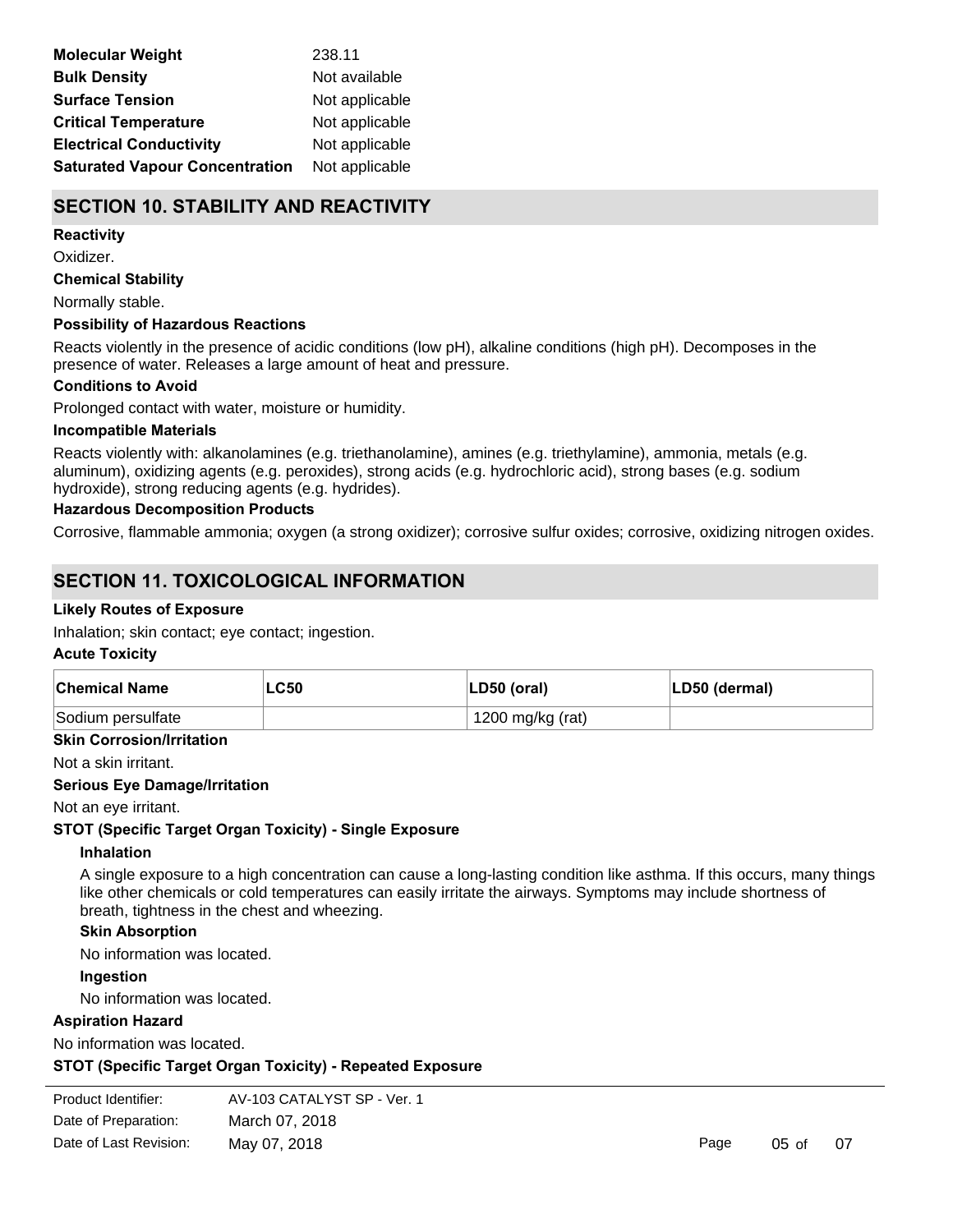May cause irritation of the respiratory system. May cause respiratory tract injury.

### **Respiratory and/or Skin Sensitization**

May cause severe asthma-like symptoms (respiratory sensitization) based on information for closely related chemicals. May cause an allergic reaction (skin sensitization) based on limited evidence.

### **Carcinogenicity**

| <b>Chemical Name</b> | <b>IARC</b> | <b>ACGIH®</b>     | <b>NTP</b>        | <b>OSHA</b>       |
|----------------------|-------------|-------------------|-------------------|-------------------|
| Sodium persulfate    | ∣Not Listed | <b>Not Listed</b> | <b>Not Listed</b> | <b>Not Listed</b> |

No information was located.

#### **Reproductive Toxicity**

#### **Development of Offspring**

No information was located.

**Sexual Function and Fertility**

No information was located.

**Effects on or via Lactation**

No information was located.

#### **Germ Cell Mutagenicity**

No information was located.

#### **Interactive Effects**

No information was located.

### **SECTION 12. ECOLOGICAL INFORMATION**

#### **Ecotoxicity**

Harmful to aquatic life.

#### **Acute Aquatic Toxicity**

| <b>Chemical Name</b> | ∣LC50 Fish                                                          | <b>IEC50 Crustacea</b>                                          | <b>ErC50 Aquatic</b><br>Plants | ErC50 Algae |
|----------------------|---------------------------------------------------------------------|-----------------------------------------------------------------|--------------------------------|-------------|
| Sodium persulfate    | 163 $mg/L$<br>Oncorhynchus) <br>mykiss (rainbow<br>trout); 96-hour) | 116 mg/L<br> (Selenastrum<br>capricornutum<br>(algae); 72-hour) |                                |             |

#### **Persistence and Degradability**

No ingredient of this product or its degradation products is known to be highly persistent.

#### **Bioaccumulative Potential**

This product and its degradation products are not known to bioaccumulate.

#### **Mobility in Soil**

No information was located.

#### **Other Adverse Effects**

There is no information available.

## **SECTION 13. DISPOSAL CONSIDERATIONS**

#### **Disposal Methods**

Dispose of contents and container in accordance with local, regional, national and international regulations.